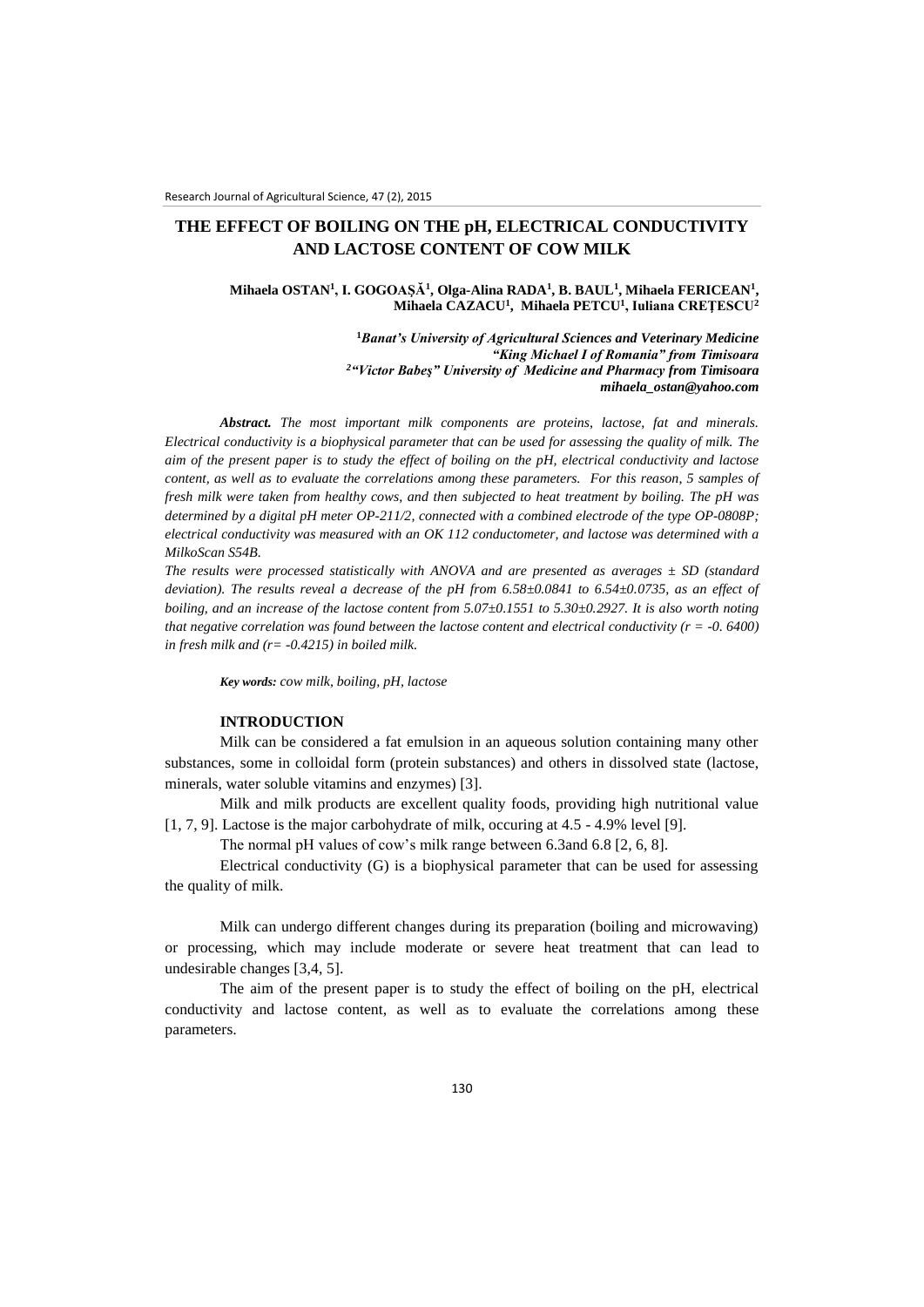#### **MATERIAL AND METHODS**

The research material was represented by 5 milk samples of 700 mL each, collected in milk containers from healthy cows raised in the University Farm, in the month of March 2015. Immediately after milking, the samples were transported to the laboratory for analysis.

The milk was divided in two portions; the second portion was boiled. The first portion was analysed as fresh samples and for the boiled milk the analysis commenced after cooling.

Ten samples were analysed: 5 samples of fresh milk and 5 samples of boiled milk.

The evaluation of changes in the lactose content of the milk samples was performed using the instrument MilkoScan S54B, which works in infrared spectrometry. The pH was determined by a digital pH meter OP-211/2, connected with a combined electrode of the type OP-0808P; electrical conductivity was measured with an OK 112 conductometer in the Biophysics laboratory at "Victor Babeş" University of Medicine and Pharmacy from Timisoara.

The results were processed statistically with ANOVA and XLSTAT 2015.1 software programme and they are presented as averages  $\pm$  SD (standard deviation). Student test was used for the statistical evaluation,  $p<0.05$  was considered as significant.

## **RESULTS AND DISCUSSIONS**

Table 1 shows the percentage (average  $\pm SD$ ) of the chemical composition of cow milk. Table 2 shows the correlations between physico - chemical characteristics of milk.

|                                                                           |                   |                   | Table 1.          |  |  |  |  |
|---------------------------------------------------------------------------|-------------------|-------------------|-------------------|--|--|--|--|
| Effect of boiling on the physico - chemical parameter averages $(\pm SD)$ |                   |                   |                   |  |  |  |  |
|                                                                           | рH                | G [mS]            | Lactose $[g\%]$   |  |  |  |  |
| Fresh milk                                                                | $6.58 \pm 0.0841$ | $5.37 \pm 0.2343$ | $5.07 \pm 0.1551$ |  |  |  |  |
| Boiled milk                                                               | $6.54 \pm 0.0735$ | $5.73 \pm 0.2843$ | $5.30\pm0.2927$   |  |  |  |  |

pH is a measure of the acidity or basicity of a solution. It is defined as the co logarithm of the activity of dissolved hydrogen ions (H+). The results reveal a decrease of the pH from 6.58±0.0841 to 6.54±0.0735, as an effect of boiling. Another finding of the present study is an increase in the lactose content from  $5.07\pm0.1551$  to  $5.30\pm0.2927$ . Electrical conductivity is the property of a substance to transport electrical charges. In a pure solution, conductivity is a function of the ionic concentration. In a heterogeneous system, such as milk, the fats and the colloidal dispersed substances obstruct the ions in their migration and decrease the conductivity. The electrical conductivity is due to the presence of sodium, potassium and chloride ions in milk [4, 9].

At the temperature of  $25\text{ °C}$ , electrical conductivity of milk varies from 5.1miliSiemens [mS] to 5.70mS for fresh milk and from 5.33 mS to 6.10mS.

Pearson correlation matrix between physico-chemical characteristics of milk

*Table 2.*

| Pearson correlation matrix between difference-chemical characteristics of milix |          |          |          |           |          |               |  |
|---------------------------------------------------------------------------------|----------|----------|----------|-----------|----------|---------------|--|
| Correlation matrix (Pearson (n)):                                               |          |          |          |           |          |               |  |
| Variables                                                                       | pН       | G        | Lactose  | pH boiled | G boiled | Lactose boied |  |
| pН                                                                              |          | $-0.489$ | 0.670    | 0.954     | $-0.515$ | 0.685         |  |
| G                                                                               | $-0.489$ |          | $-0.640$ | $-0.586$  | 0.978    | $-0.502$      |  |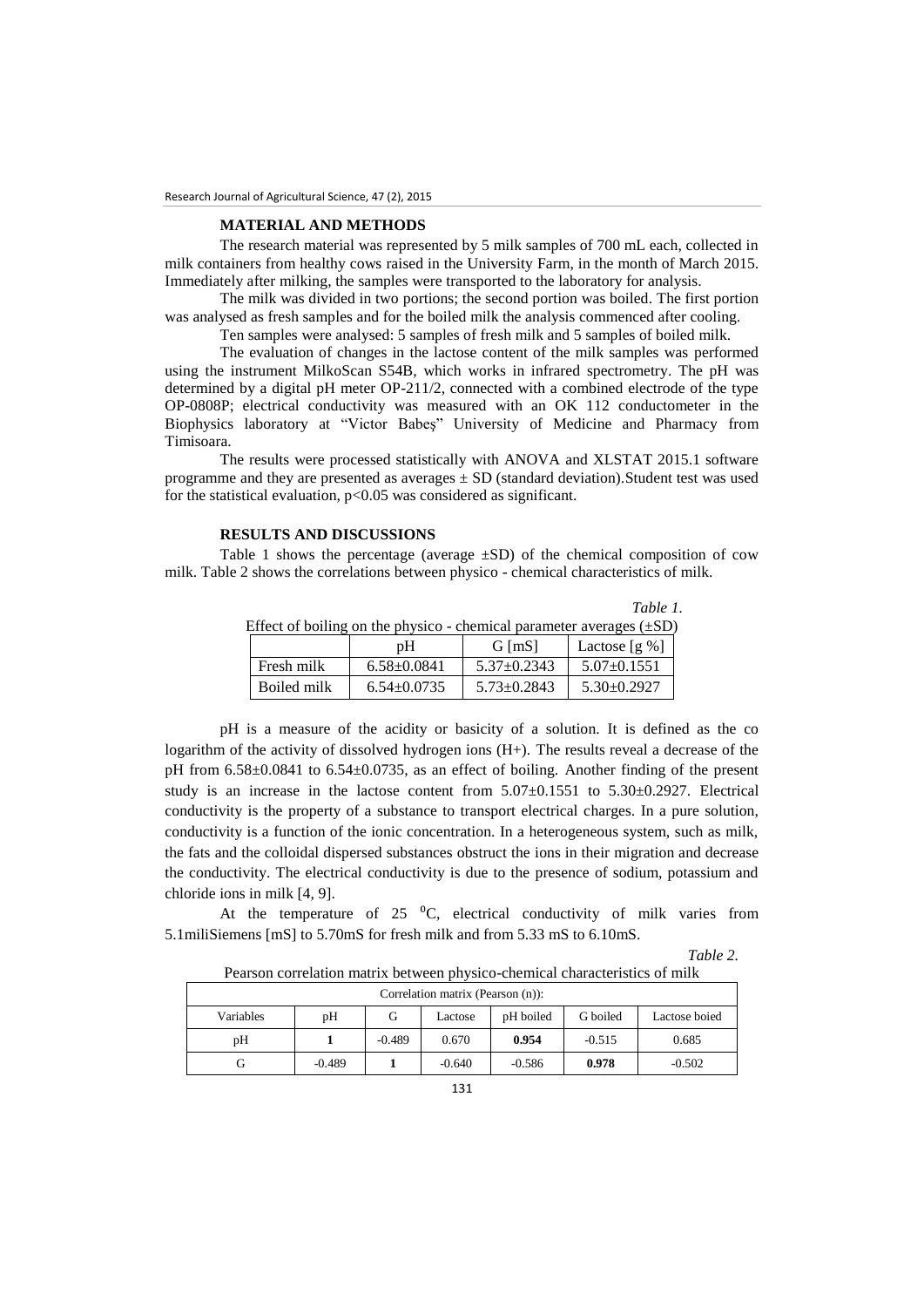Research Journal of Agricultural Science, 47 (2), 2015

| Lactose                                                                     | 0.670    | $-0.640$ |          | 0.689    | $-0.510$ | 0.855    |
|-----------------------------------------------------------------------------|----------|----------|----------|----------|----------|----------|
| pH boiled                                                                   | 0.954    | $-0.586$ | 0.689    |          | $-0.612$ | 0.810    |
| G boiled                                                                    | $-0.515$ | 0.978    | $-0.510$ | $-0.612$ |          | $-0.421$ |
| Lactose boiled                                                              | 0.685    | $-0.502$ | 0.855    | 0.810    | $-0.421$ |          |
| Values in bold are different from 0 with a significance level alpha= $0.05$ |          |          |          |          |          |          |

We observed a positive correlation between the lactose content and the pH  $(r=0.670)$ for fresh milk and  $r = 0.810$  for boiled milk samples.

Figure 1 presents the PCA analysis of the pH, electrical conductivity and lactose content of milk samples.



Figure 1. Principal Component Analysis (PCA) of variables

From the correlation matrix (Table 2) and Figure 1 we can observe that there is a negative correlation between the concentration of lactose and electrical conductivity of milk, while between the concentration of lactose and pH there is a positive correlation.

This work confirms the existence of significant differences as result of boiling on pH and conductivity of caw milk is very significant ( $pH - p$ -value (two-tailed) =0.002, G- p-value (two-tailed)  $=0.020$ and lactose-p-value (two-tailed)  $=0.014$ .

# **CONCLUSIONS**

The results showed a decrease of the pH as result of boiling from 6.58±0.0841 to 6.54±0.0735. Between lactose concentration and the electrical conductivity of milk there is a negative correlation  $(r = -0.640)$  while between pH and lactose concentration there is a positive correlative relation ( $r = 0.670$ ).